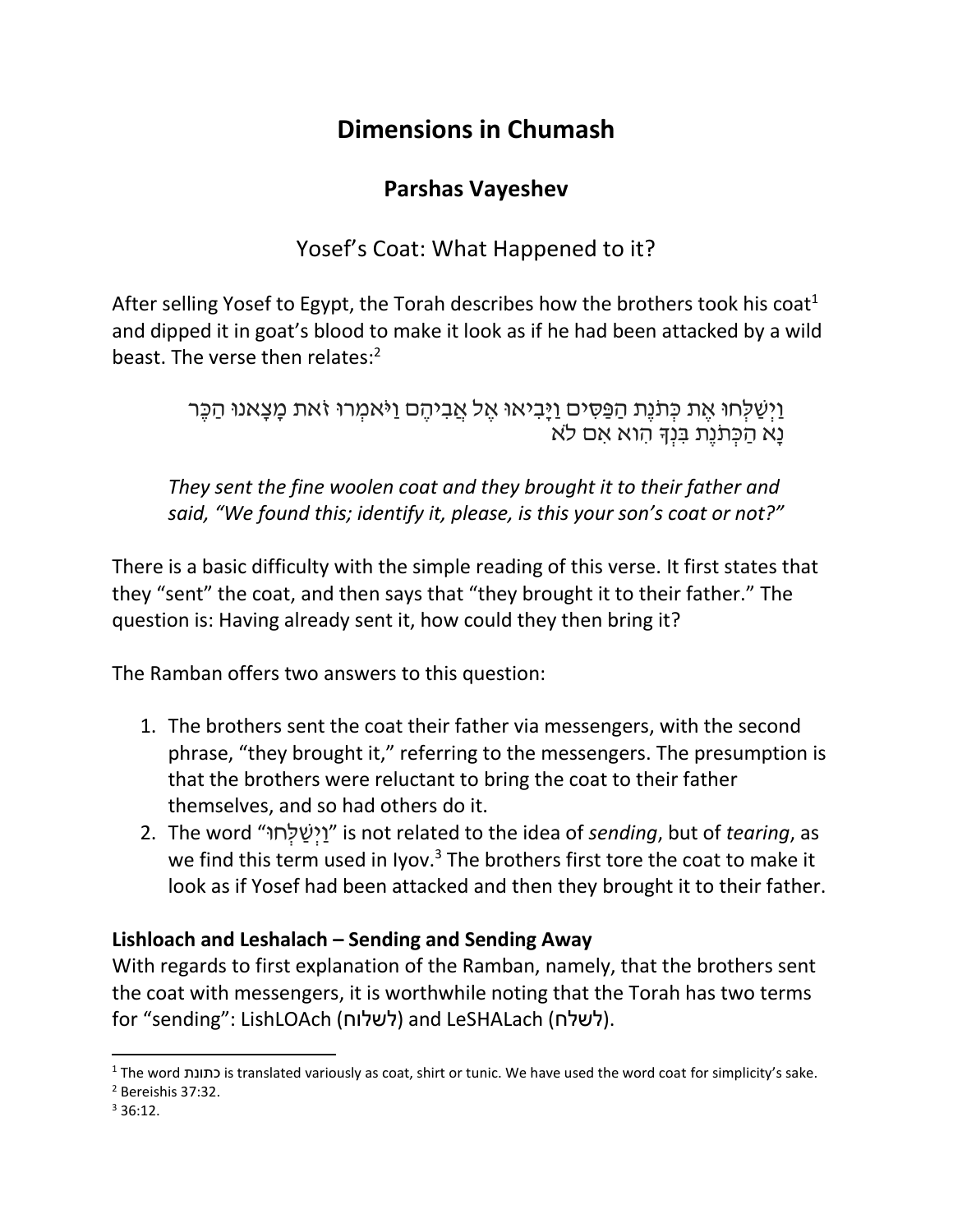- LishLOach denotes sending something or someone to a destination with a mission in mind. An example of this is Yaakov's sending messengers to Esav ווֹא with a message of peace, where it states: "וַיִּשְׁלַח יַעֲקֹב מַלְאֲכִים".
- LeSHALach denotes sending something *away*. An example of this term is the goat which is sent away to the wilderness on Yom Kippur, where it says "לְשַׁלַּח אֹתוֹ לַעֲזָאזֵל"

וַיְשַׁלְחוּ אֶת כְּתֹנֶת " With this in mind, we return to our verse, where it says ים ִּס ַפ ַה". If the brothers sent the coat with messengers to their father, the verb should have been "vayishLEchu", as per the first type of sending. However, given that the verse uses the term "vayeSHALchu", the implication is that they *threw his coat away*! This, of course, cannot be, for how could they – or anyone else – bring it to their father if they had thrown it away? Clearly, the verse is to be understood as describing them sending it to Yaakov, which then leaves us having to explain why the verb for "sending away" is used.

#### **How Many Coats did Yosef Have?**

According to one of the great Italian commentators of the seventeenth century, Rav Moshe Chefetz,<sup>6</sup> the key to this matter lies in an earlier verse, describing the brothers' actions when Yosef first approaches them. Verse 23 reads:

> וַיְהִי כַּאֲשֶׁר בָּא יוֹסֵף אֶל אֶחָיו וַיַּפְשִׁיטוּ אֶת יוֹסֵף אֶת כְּתָּנְתּוֹ אֶת כִּתֹּנֶת הפּסים אַשָׁר עַליו

*And it was, when Yosef came to his brothers, they stripped Yosef of his coat, the passim coat that was on him.*

We note that the verse contains two references to Yosef's coat. Rashi explains:

**His coat** – this is a tunic. **The Passim coat** – this is the one his father added for him above and beyond his brothers.

 $\overline{\phantom{a}}$ 

<sup>4</sup> Bereishis 32:4.

 $5$  Vayikra 16:10. See Rashi to Bereishis 8:8 where he discusses the difference between these two terms.

<sup>6</sup> *Meleches Machsheves*, Parshas Vayetzei.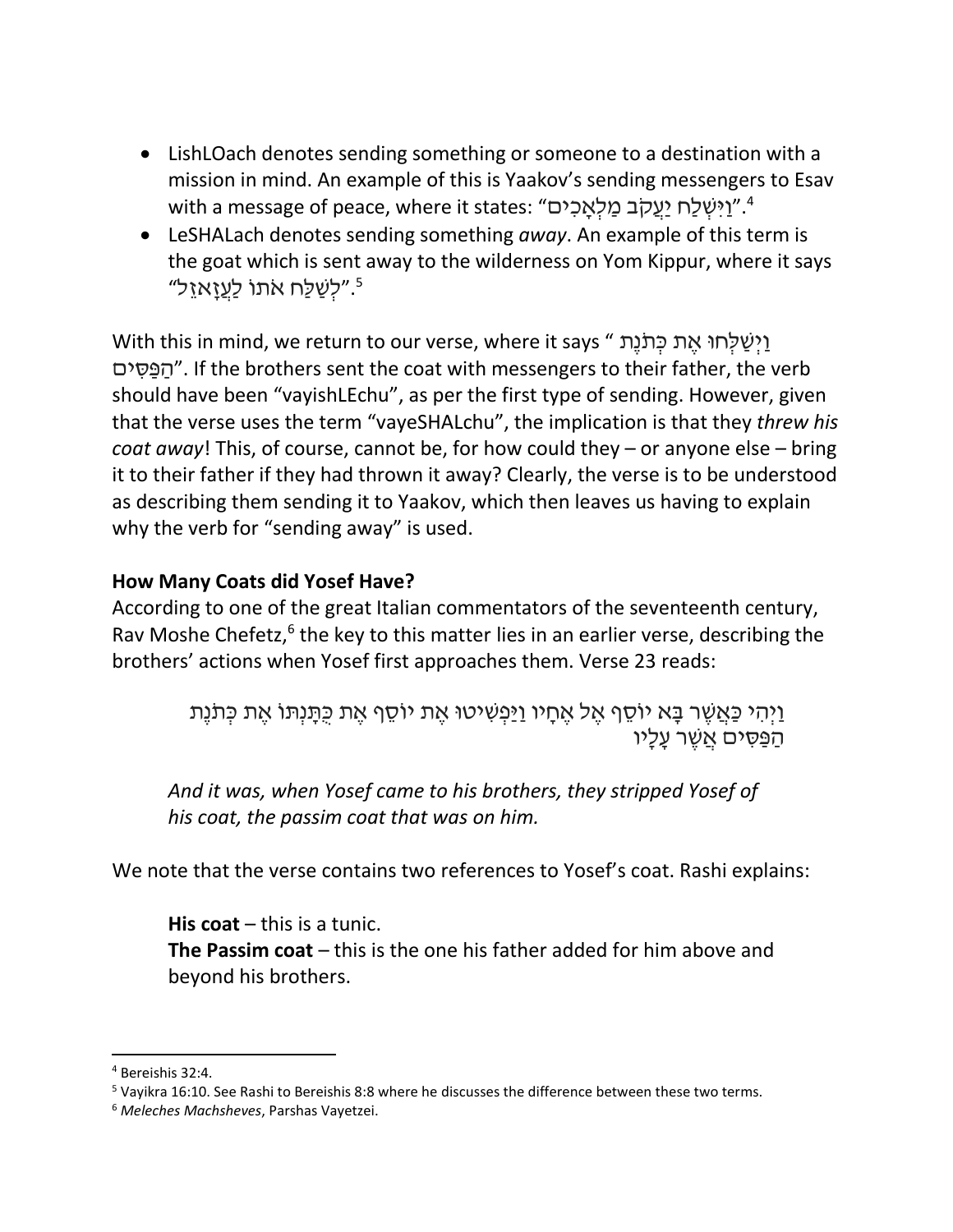What is the meaning of these comments? Specifically, how many coats are we to understand that Yosef had?

R' Eliyahu Mizrachi, the foremost commentator on Rashi, insists that the verse cannot be relating that Yosef had more than one coat.<sup>7</sup> According to him, the second phrase – "the passim coat" – is there for emphatic purposes, specifying that "his coat" was the special passim coat which was the source of such contention. <sup>8</sup> However, he concedes that if this is true, the final two words of the verse, "אֲשֶׁר עֲלֵיי", present a difficulty, for what do these words come to add? Surely the idea that Yosef's coat was "on him" is not likewise one that is in need of elaboration?

Other commentators, however, do understand the verse as indicating that Yosef wore two coats: His regular one like the other brothers, and his additional passim one.<sup>9</sup> Moreover, according to them, this itself is the meaning of the concluding words "יוָּל ָּע ר ֶש ֲא ;"for the word "עליו "here is not to be translated as "on *him*" i.e. on Yosef, but rather "on *it*" – i.e., that the second passim coat was *on top of the regular coat*!

#### **Material Considerations**

However, there is a basic issue to be raised with this explanation: The word "כתונת "is a feminine noun. As such, had the Torah meant to say that the passim coat was on top of his regular coat, it would not have referred to it as "**עליו** אשר, " but rather, "**עליה** אשר !"Clearly, the words "עליו אשר "indicate that the coat was directly on Yosef, and hence, as the Mizrachi pointed out, they appear entirely redundant.

All the above leads Rav Chefetz to a rather different conclusion. He concurs with those who understand that the verse is referring to two separate coats. However, it is also telling us something else, namely, that on this occasion, Yosef wore the two coats *in reverse order*!

Yosef is well aware that his passim coat is a point of contention between himself and the brothers. In this particular situation, far from home and on his way to the

 $\overline{a}$ 

 $^7$  This is based on his assertion that the term "כתונת" refers specifically to a garment that is worn directly on the body, of which there can be only one.

<sup>&</sup>lt;sup>8</sup> See Commentary of Tur to this verse.

<sup>&</sup>lt;sup>9</sup> See e.g. Gur Aryeh.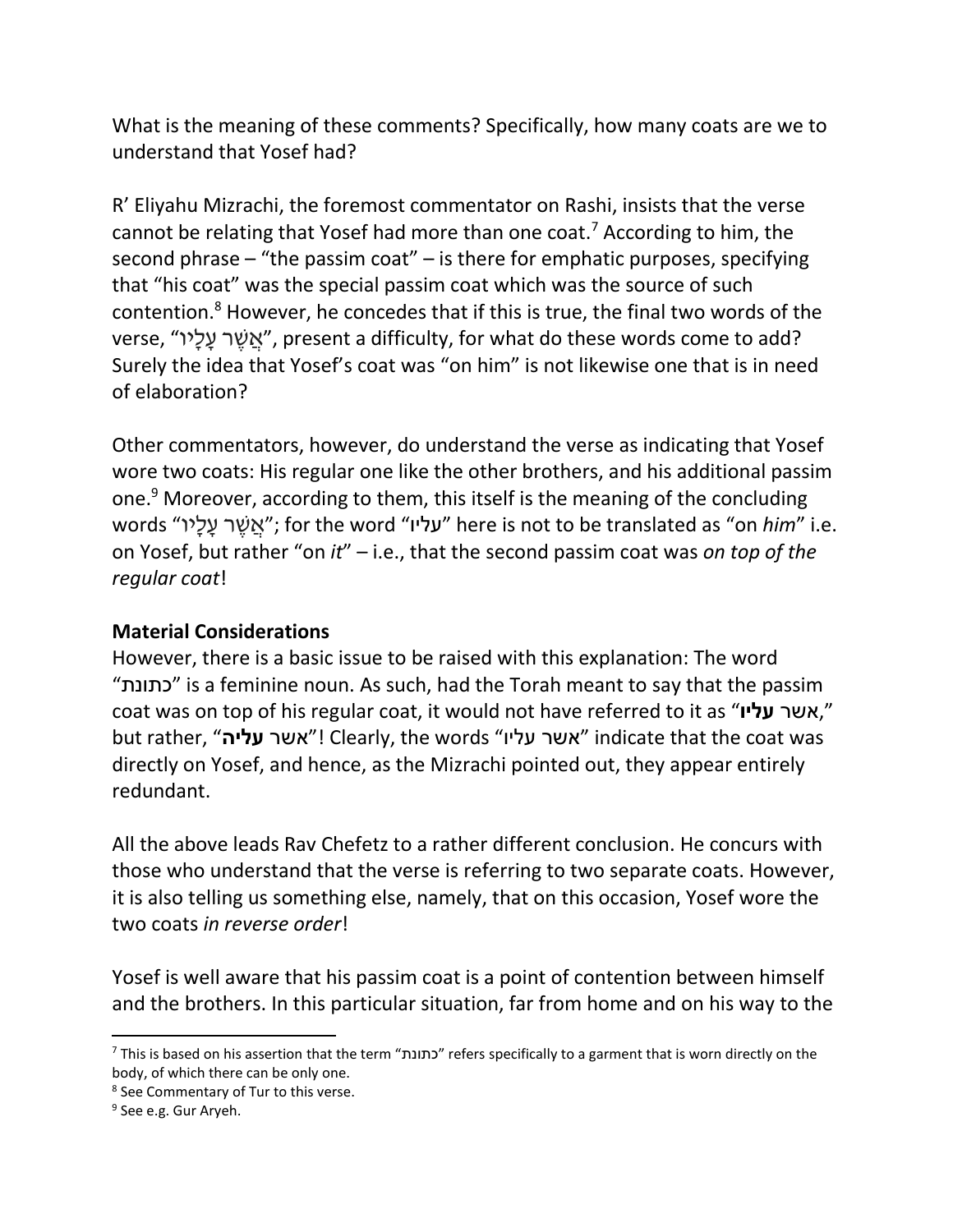brothers, Yosef wishes to avoid unnecessarily agitating them any further and hence he decides to wear his passim coat *underneath* his regular coat. For this reason, when the verse describes the brothers stripping him of his two coats, it first mentions his regular coat, which he was wearing on top, and then mentions his passim coat which, on this occasion, was "יַעֲלָיו" – directly on his body!

### **Dipping the Coat in Blood**

This brings us back to our opening question. The verse states that the brothers "sent the coat, and brought it to their father." We asked: Having already sent it to their father, how could they then bring it to him? The answer, says Rav Chefetz, is that the coat that they sent was not the coat that they then brought.

How is this so?

The verse which describe the dipping of Yosef's coat in blood reads as follows:

וַיִּ קְ חּו אֶ ת כְ תֹנֶת יוֹסֵ ף וַיִּ שְ חֲ טּו שְ עִּ יר עִּ זִּ ים וַיִּטְ בְ לּו אֶ ת הַ כֻּתֹנֶת בַ דָּ ם.

*They took Yosef's coat, slaughtered a goat and dipped the coat in blood.*

We note that both references in this verse are to "Yosef's coat." His passim coat is not mentioned until the next verse where it says that they "sent it". As we have seen, where not otherwise qualified, the term "Yosef's coat" refers to his regular coat. It was *that one* which they dipped in blood to bring to their father. Why did they choose to dip his regular coat and not his passim coat? Perhaps they had such an aversion to that coat they wished to have no further involvement with it. Alternatively, given the special love their father attached to this coat, perhaps they could not bring themselves to bring it to him stained with blood. Therefore, they chose the regular coat as the medium through which to imply that Yosef had been devoured by a wild beast.

What then became of the passim coat? If it was not brought to Yaakov, where did it go? The answer is provided in the beginning of the following verse: " וֵישַׁלְחוּ אֵת יַרְ נֵת הַפֵּסִים". As we noted, the word "וַיְשַׁלְחוּ" indicates throwing something away, which is what the brothers did to the passim coat, discarding it in a nearby field. Then, as the verse proceeds to describe: "וַיָּבִיאוּ אֱל אֲבִיהֶם – they brought